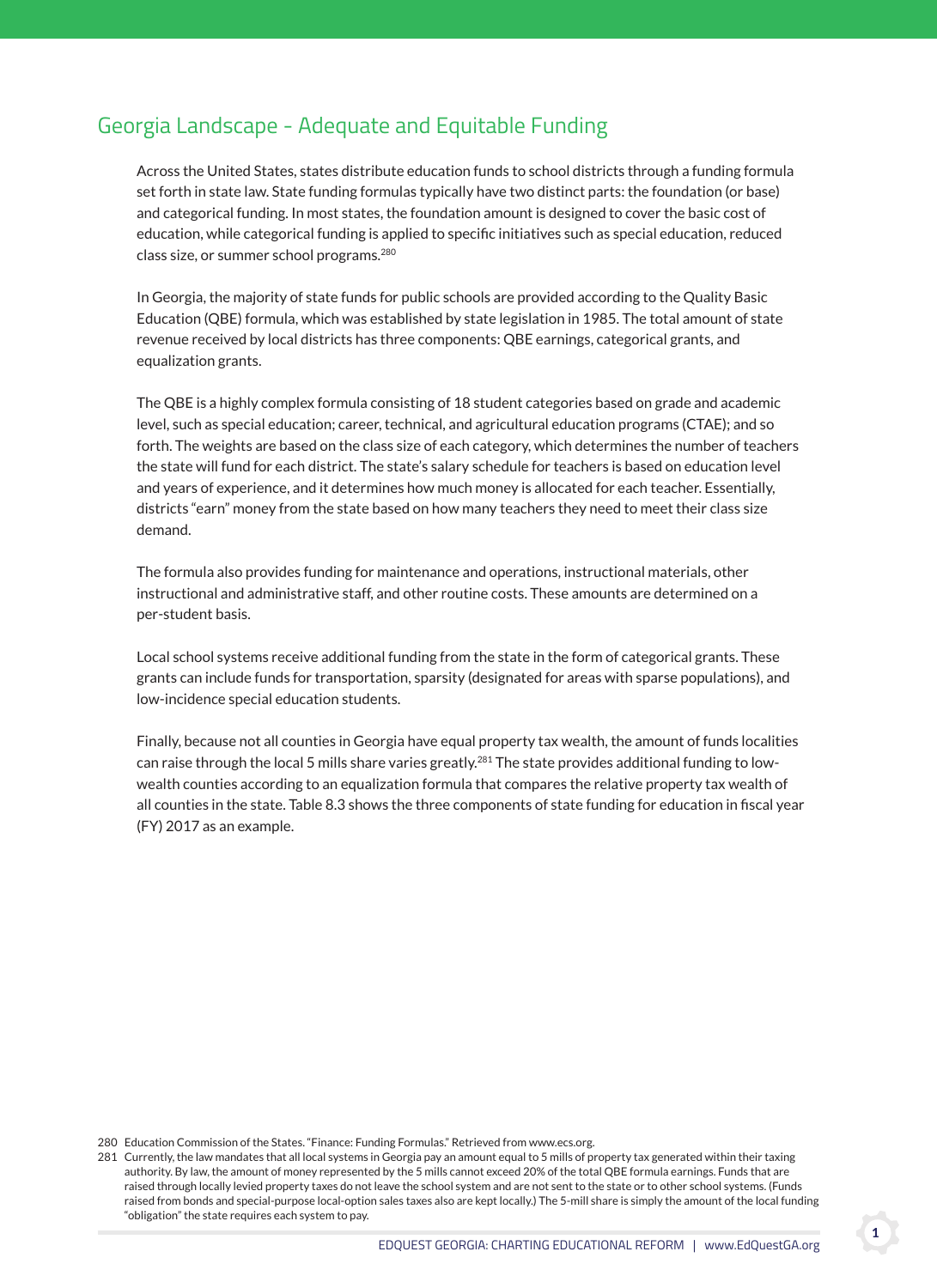## Table 8.3 georgia sTaTe educaTion Funding For Fiscal year 2017

|                                                                                            | <b>QBE Earnings</b>                                                                                |  | <b>Categorical Grants</b>                                                                                                                   |  | <b>Equalization Grants</b>                                             |
|--------------------------------------------------------------------------------------------|----------------------------------------------------------------------------------------------------|--|---------------------------------------------------------------------------------------------------------------------------------------------|--|------------------------------------------------------------------------|
| <b>State Funding</b><br>for Public<br><b>Education</b>                                     | Direct and indirect<br>instructional costs,<br>from which a local<br>share of funds is<br>deducted |  | State funds for specific<br>education expenses, such<br>as transportation, nurses,<br>and the State Commission<br><b>Charter Supplement</b> |  | Additional funding for<br>school systems with<br>lower property wealth |
| \$8,589,483,825                                                                            | \$7,843,802,010                                                                                    |  | \$246,955,289                                                                                                                               |  | \$498,726,526                                                          |
| Source: Georgia Department of Education. (2016, November 9). "Earnings Sheet for FY 2017." |                                                                                                    |  |                                                                                                                                             |  |                                                                        |

 Over the years, only minor adjustments have been made to the funding formula, the most notable of which has been state austerity cuts. These state-level reductions in funding levels, which were initiated during a time of economic decline, have significantly limited the amount local school systems receive from the state, despite the level of funding guaranteed by the QBE law.

 Recently, Georgia took a serious look at how the state funds public K-12 education. In February 2015, Governor Nathan Deal established the Education Reform Commission (ERC) to conduct a "top to bottom review of public education" during his second term.<sup>282</sup> As part of this review, Governor Deal directed the Subcommittee on Funding to develop a new formula to distribute state dollars to public schools. He also requested that the state provide district leaders with greater flexibility in how they spend state money.

 One budget model that allows for increased flexibility and could also afford increased equity based on student need is called student-based budgeting (SBB), or the weighted student-funding model. Under SBB, schools receive funding based on the number of enrolled students and their individual needs. These needs can vary from disadvantages associated with living in poverty, special education status, English language learners, low academic performance, and gifted children, among others.<sup>283</sup>

 Across the country, more than 10 of the largest urban districts have adopted SBB. A few states, including New Jersey and most recently California, have adopted similar funding systems that distribute money to districts based on student need, including poverty status.<sup>284</sup> The ERC Subcommittee on Funding recommended Georgia move to an SBB model.

 The SBB model proposed by the ERC sets a base amount that districts receive for every student and then identifies additional categories for students whose needs will require increased financial resources. The final proposal being considered by Governor Deal recommends the base amount for students in grades six through eight be set at \$2,393.13 per student.<sup>285</sup> Students in the remaining categories would receive the base amount, plus extra dollars determined by a weight intended to account for providing additional services.

<sup>282</sup> Yarbrough, D. (2014, October 21). Everything on the Table, Public Education Reform, says Gov. Deal. *The Telegraph.*

<sup>283</sup> Travers, J., and Catallo, C. (2015). *Following the Dollars to the Classroom Doors: Why and How Effective Student-Based Budgeting Must Be Linked with Strategic School Design.* Watertown, MA: Education Resource Strategies.

<sup>284</sup> Ibid.

<sup>285</sup> Education Reform Commission. (2015, December 15). *Final Recommendations to Governor Nathan Deal.* Atlanta: Office of the Governor. Retrieved from gov.georgia.gov/education-reform-commission.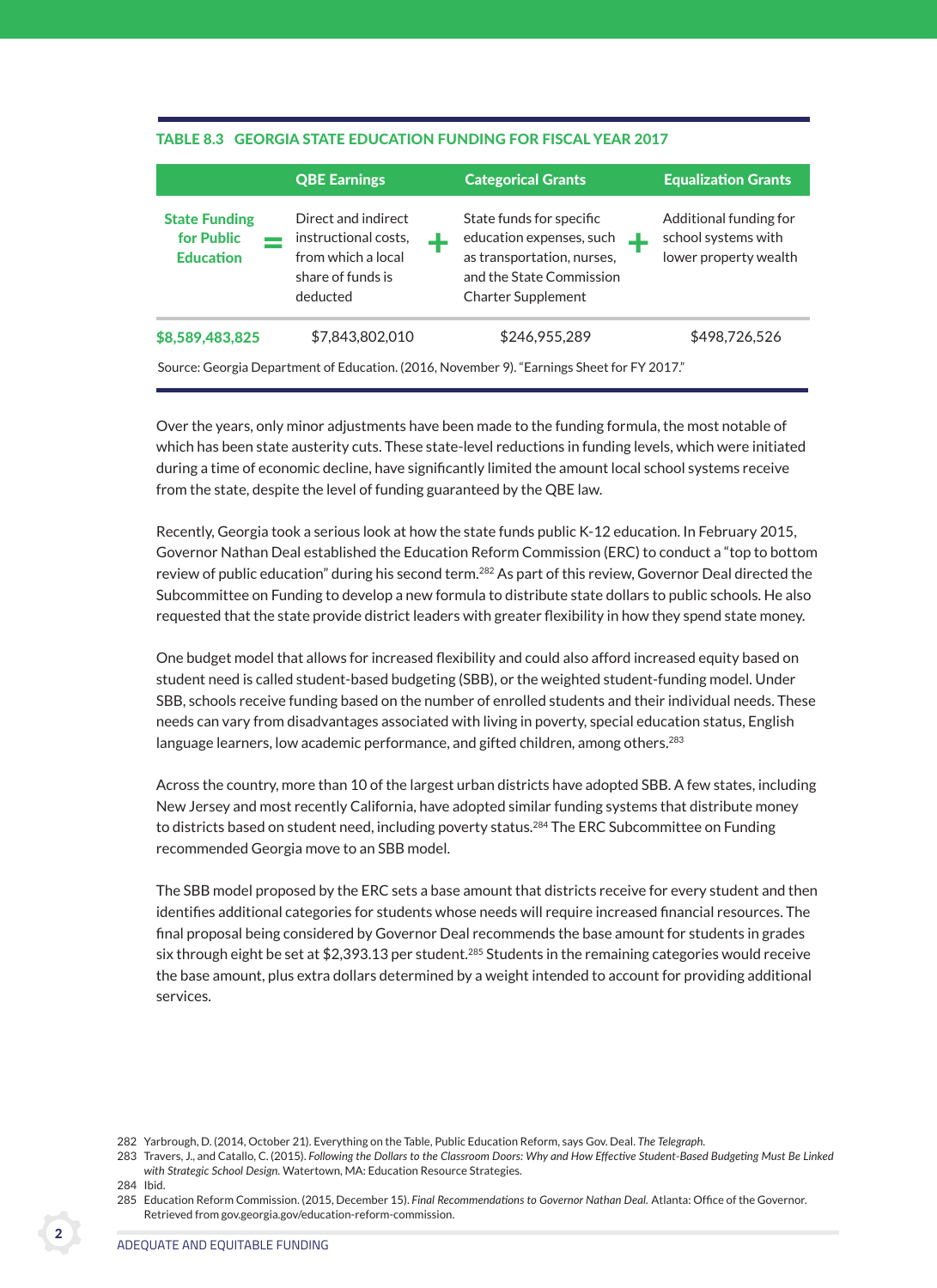The recommended move to an SBB model would award dollars to districts based on student need, rather than staff allotments. It would also provide greater flexibility to districts to strategically target resources around student need. With this increased flexibility, all SBB models increase accountability to districts over student outcomes. This accountability shifts the focus from questions around funding resource inputs to questions concerning funding student outcomes.<sup>286</sup> However, note that the weights proposed by the ERC are not based on an assessment of the actual costs of educating students in each category in Georgia. Rather, the Governor's Office of Student Achievement staff developed preliminary weights based on a review of similar categories assigned by other states and the current QBE formula while considering that total funding was not to exceed the already established 2016 level.<sup>287</sup>

 In addition to changing the funding formula, the ERC recommended changing how districts earn money from the state to pay teachers. The proposed formula would provide districts with the 2016 statewide average teacher salary (\$50,768) for each teacher, which is reflected in the base amount provided to districts. This is not how much teachers would actually be paid, but the amount districts would earn from the state. Districts would then develop their own compensation models to be approved by the state. These new models would be required to include at least one measure of teacher performance. All new teachers hired after this proposal is approved would be subject to the new pay models.

 These funding changes have yet to be debated by the General Assembly. However, even without legislation, many districts are using the flexibility allowed to districts under their Charter System or Strategic Waiver System contracts to pilot alternative budgeting strategies that align with district goals. See the sidebar Experiments in Funding Flexibility: Consolidated Funds Pilot Program.

## exPeriMenTs in Funding FlexibiliTy: consolidaTed Funds PiloT PrograM

Organized by the Charter System Foundation, three charter systems in Georgia — Calhoun City Schools, Cartersville City Schools, and Madison County Schools — participated in the Consolidated Funds Pilot Program, which allowed the consolidation of state, local, and federal funds.

Traditionally, requirements from different funding streams dictate how the dollars are to be used within a school or district. From a district perspective, this compliance-based process makes it difficult to align available budgets and resources with identified needs. By being able to blend different funding streams under the pilot, districts have maximum flexibility to match student and school needs with resources.

Under the Consolidated Funds Pilot Program, districts are able to develop their school and district strategic plans, identify goals and needed resources, then build budgets around those goals. Within the districts, the pilot has fostered critical discussions around a key question: What resources are necessary to meet student need and achieve our goals?

The pilot districts are seeing positive results. Using this flexibility, Madison County developed new programs and opportunities that were not previously available targeting highlighted needs, including a parent engagement specialist to work with and support the refugee population at one school, a behavior specialist hired at another school to address needs, and a nontraditional after-school option for students at yet another school.

Consolidating funds can be a time-consuming process, but the goal of this pilot is to create a process for all systems in Georgia to replicate. This program is now open to districts across the state.

286 Ibid.

287 Governor's Office of Student Achievement. (2015, August 12). Student-Based Funding Formula. Retrieved from gov.georgia.gov/sites/gov.georgia.gov/files/related\_files/site\_page/Narrative%20August%2012%20FINAL.pdf.